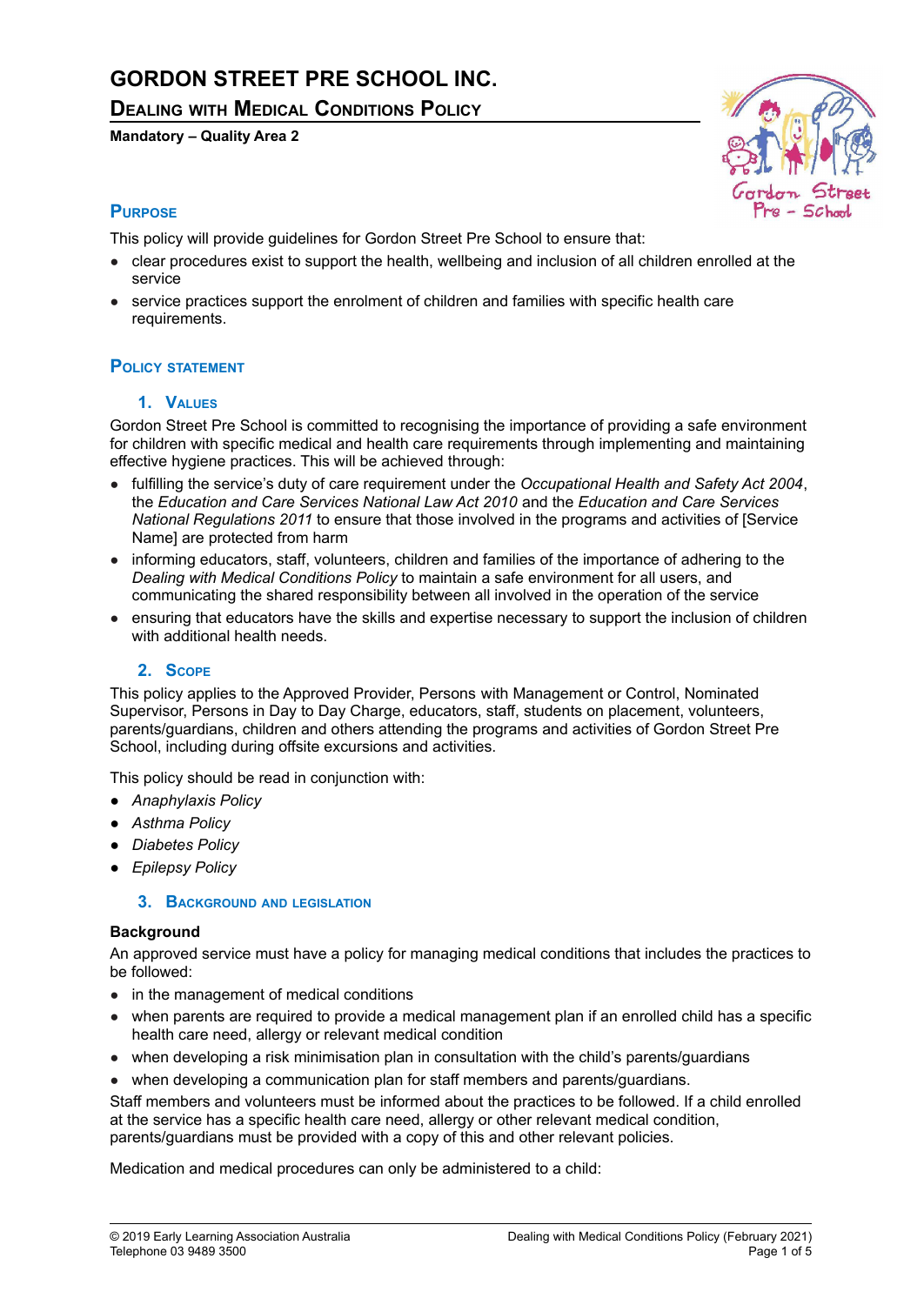- with written authorisation from the parent/guardian or a person named in the child's enrolment record as authorised to consent to administration of medication (Regulation 92(3)(b))
- with two adults in attendance, one of whom must be an educator. One adult will be responsible for the administration and the other adult will witness the procedure
- if the medication is in its original container bearing the child's name, dose and frequency of administration.

Refer to the *Administration of Medication Policy* for more information.

Staff may need additional information from a medical practitioner where the child requires:

- multiple medications simultaneously
- a specific medical procedure to be followed.

If a child with a chronic illness or medical condition that requires invasive clinical procedures or support is accepted by the service, it is vital that prior arrangements are negotiated with the parent/guardian, authorised nominees or appropriate health care workers to prepare for the event that the child will require a procedure while in attendance at the service. Parents/guardians and the service should liaise with either the child's medical practitioner or other appropriate service providers to establish such an arrangement. Arrangements must be formalised following enrolment and prior to the child commencing at the service.

#### Self-administration by a child over preschool age

Services who provide education and care to a child over preschool age (as defined in the Education and Care Services National Regulations 2011) may allow a child over preschool age to self-administer medication. The Approved Provider must consider their duty of care when determining under what circumstances such permission would be granted:

- Where a child over preschool age can self-administer medication/medical procedures, written permission must be provided by the child's parent/guardian.
- Parents/quardians will provide written details of the medical information and administration protocols from the child's medical/specialist medical practitioner(s).
- The self-administration of medication or medical procedures by children over preschool age will be undertaken only under the supervision of a staff member with current approved first aid qualifications.

#### **Legislation and standards**

Relevant legislation and standards include but are not limited to:

- *Education and Care Services National Law Act 2010*: Section 173
- *Education and Care Services National Regulations 2011*: Regulations 90, 91, 96
- *● Health Records Act 2001* (Vic)
- *National Quality Standard*, Quality Area 2: Children's Health and Safety
- *National Quality Standard*, Quality Area 7: Governance and Leadership
- *● Occupational Health and Safety Act 2004* (Vic)
- *● Public Health and Wellbeing Act 2008* (Vic)
- *● Public Health and Wellbeing Regulations 2009* (Vic)

The most current amendments to listed legislation can be found at:

- Victorian Legislation Victorian Law Today: http://www.legislation.vic.gov.au/
- Commonwealth Legislation ComLaw: http://www.comlaw.gov.au/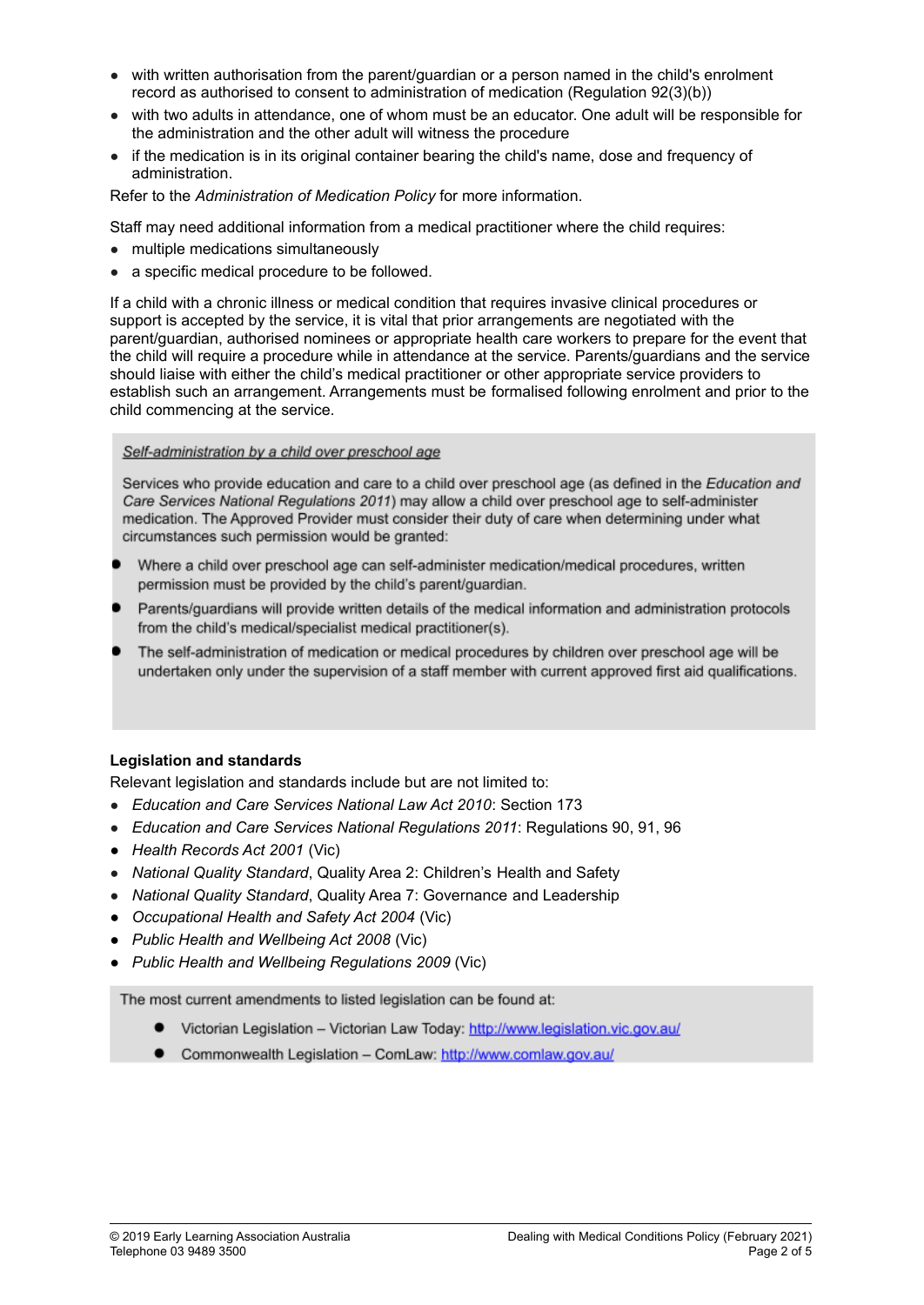#### **4. DEFINITIONS**

The terms defined in this section relate specifically to this policy. For commonly used terms e.g. Approved Provider, Nominated Supervisor, Regulatory Authority etc. refer to the *General Definitions* section of this manual.

**Communication plan:** A plan that forms part of the policy and outlines how the service will communicate with parents/guardians and staff in relation to the policy. The communication plan also describes how parents/guardians and staff will be informed about risk minimisation plans and emergency procedures to be followed when a child diagnosed as at risk of any medical condition such as anaphylaxis is enrolled at the service.

**Hygiene:** The principle of maintaining health and the practices put in place to achieve this.

**Medical condition:** In accordance with the *Education and Care Services National Regulations 2011*, the term medical condition includes asthma, diabetes or a diagnosis that a child is at risk of anaphylaxis, and the management of such conditions.

**Medical management plan:** A document that has been prepared and signed by a doctor that describes symptoms, causes, clear instructions on action and treatment for the child's specific medical condition, and includes the child's name and a photograph of the child. An example of this is the Australasian Society of Clinical Immunology and Allergy (ASCIA) Action Plan.

**Risk minimisation:** The implementation of a range of strategies to reduce the risk of an adverse effect from the mismanagement of a specific medical condition at the service.

**Risk minimisation plan:** A service-specific plan that details each child's medical condition, and identifies the risks of the medical condition and practical strategies to minimise those risks, and who is responsible for implementing the strategies. The risk minimisation plan should be developed by families of children with specific medical conditions that require medical management plans, in consultation with staff at the service upon enrolment or diagnosis of the condition.

#### **5. SOURCES AND RELATED POLICIES**

#### **Sources**

- *Staying Healthy: Preventing infectious diseases in early childhood education and care* services (5<sup>th</sup> edition, 2013) National Health and Medical Research Council: [https://www.nhmrc.gov.au/about-us/publications/staying-healthy-preventing-infectious-disease](https://www.nhmrc.gov.au/about-us/publications/staying-healthy-preventing-infectious-diseases-early-childhood-education-and-care-services) [s-early-childhood-education-and-care-services](https://www.nhmrc.gov.au/about-us/publications/staying-healthy-preventing-infectious-diseases-early-childhood-education-and-care-services)
- *Guide to the Education and Care Services National Law and the Education and Care Services National Regulations 2011*, p 62: [http://files.acecqa.gov.au/files/National-Quality-Framework-Resources-Kit/NQF-Resource-02-](http://files.acecqa.gov.au/files/National-Quality-Framework-Resources-Kit/NQF-Resource-02-Guide-to-ECS-Law-Regs.pdf) [Guide-to-ECS-Law-Regs.pdf](http://files.acecqa.gov.au/files/National-Quality-Framework-Resources-Kit/NQF-Resource-02-Guide-to-ECS-Law-Regs.pdf)
- *Ambulance Victoria: How to call card* <https://www.ambulance.vic.gov.au/wp-content/uploads/2019/08/How-To-Call-Card.pdf>

#### **Service Policies**

- *● Administration of First Aid Policy*
- *● Administration of Medication Policy*
- *● Anaphylaxis Policy*
- *● Asthma Policy*
- *● Dealing with Infectious Diseases Policy*
- *● Diabetes Policy*
- *● Epilepsy Policy*
- *● Incident, Injury, Trauma and Illness Policy*
- *● Privacy and Confidentiality Policy*
- *● Supervision of Children Policy*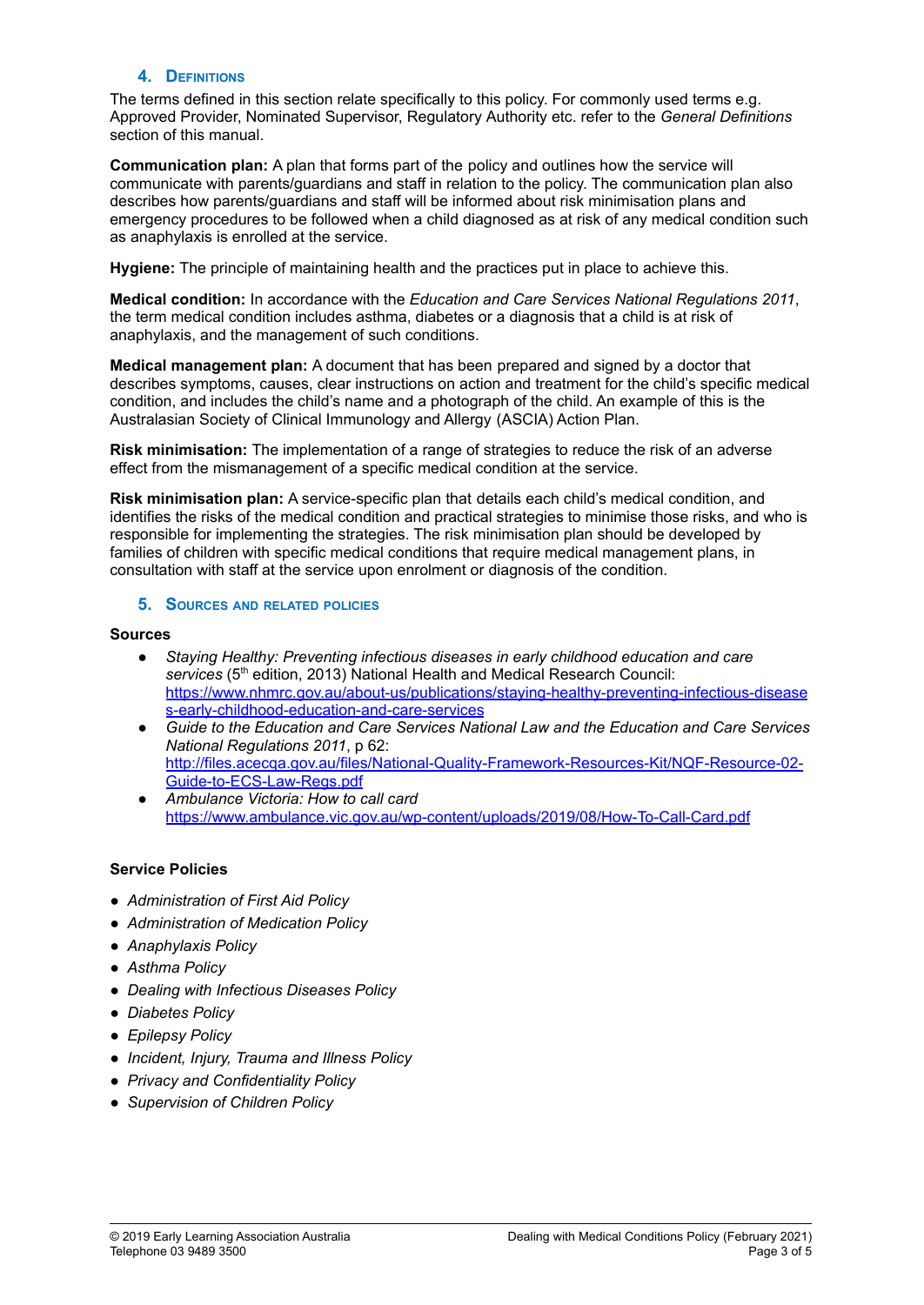### **PROCEDURES**

#### **The Approved Provider or Persons with Management and Control is responsible for:**

- ensuring that all staff and volunteers are provided with a copy of this policy and have a clear understanding of the procedures and practices outlined within
- developing and implementing a communication plan and encouraging ongoing communication between parents/guardians and staff regarding the current status of the child's specific health care need, allergy or other relevant medical condition, this policy and its implementation
- **●** ensuring educators/staff receive regular training in managing the specific health care needs of children at the service including asthma, anaphylaxis, diabetes, epilepsy and other medical conditions. This includes training in the management of specific procedures that are required to be carried out for the child's wellbeing
- ensuring at least one educator/staff member who has current accredited training in emergency management requirements for specific medical conditions is in attendance and immediately available at all times that children are being educated and cared for by the service
- establishing robust induction procedures that include the provision of information regarding the implementation of the practices outlined in this policy
- ensuring families and educators/staff understand and acknowledge each other's responsibilities under these guidelines
- ensuring families provide information on their child's health, medications, allergies, their medical practitioner's name, address and phone number, emergency contact names and phone numbers, and a medical management plan signed by their medical practitioner, following enrolment and prior to the child commencing at the service
- ensuring that a risk minimisation plan is developed for each child with specific medical conditions on enrolment or upon diagnosis, and that the plan is reviewed at least annually
- ensuring that parents/guardians who are enrolling a child with specific health care needs are provided with a copy of this and other relevant service policies
- following appropriate reporting procedures, set out in the *Incident, Injury, Trauma and Illness Policy* in the event that a child is ill, or is involved in a medical emergency or an incident at the service that results in injury or trauma.

# **The Nominated Supervisor or Persons in Day to Day Charge is responsible for:**

- implementing this policy at the service and ensuring that all educators/staff follow the policy and procedures set out within
- informing the Approved Provider of any issues that impact on the implementation of this policy
- ensuring that the *AV How to Call Card* (refer to *Definitions*) is displayed near all telephones
- identifying specific training needs of educators/staff who work with children diagnosed with a medical condition, and ensuring, in consultation with the Approved Provider, that educators/staff access appropriate training
- ensuring children do not swap or share food, food utensils or food containers
- ensuring relief staff are informed of children and staff who have specific medical conditions or food allergies, the type of condition or allergies they have, and the service's procedures for dealing with emergencies involving allergies and anaphylaxis
- ensuring a copy of the child's medical management plan is visible and known to staff in the service. Prior to displaying the medical management plan, the Nominated Supervisor must explain to parents/guardians the need to display the plan for the purpose of the child's safety and obtain their consent (refer to *Privacy and Confidentiality Policy*)
- ensuring educators and other staff follow each child's risk minimisation plan and medical management plan
- ensuring opportunities for a child to participate in any activity, exercise or excursion that is appropriate and in accordance with their risk minimisation plan
- providing information to the community about resources and support for managing specific medical conditions while respecting the privacy of families enrolled at the service
- administering medications as required, in accordance with the procedures outlined in the *Administration of Medication Policy*
- maintaining ongoing communication between educators/staff and parents/guardians in accordance with the strategies identified in the communication plan, to ensure current information is shared about specific medical conditions within the service.